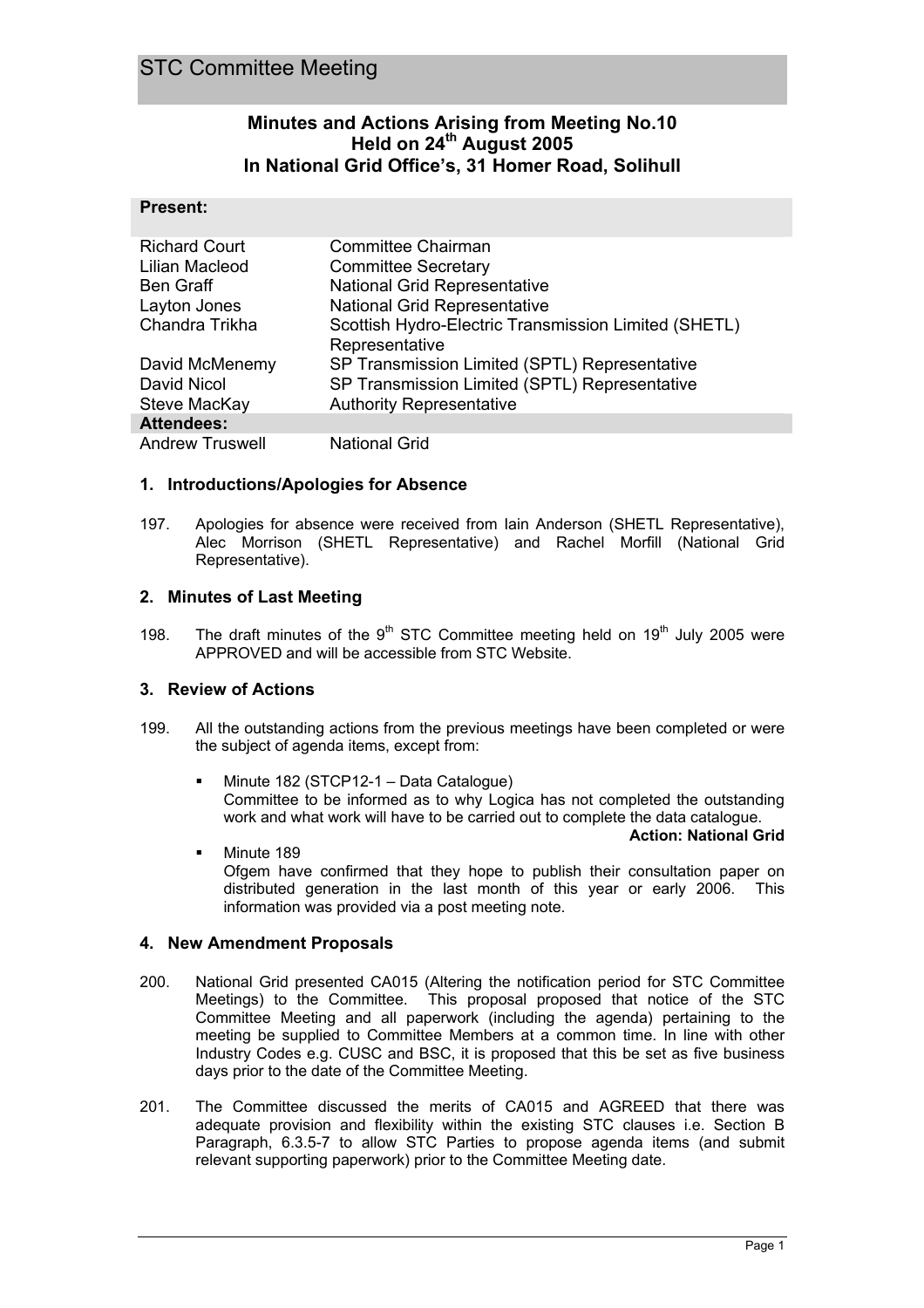# STC Committee Meeting

- 202. The Committee AGREED that it would be a recognised working practice that a draft agenda would be circulated to the relevant parties 10 business days prior to the Committee Meeting date. The final agenda and subsequent supporting paperwork would be distributed 5 business days before the actual Committee Meeting date. However, substantive items not on the agenda at the 10 day stage, could be tabled at the 5 day stage.
- 203. The Committee AGREED that if any Party wished to propose additional item(s) to the agenda, after the 5 day deadline, the item(s) could only be added if the other STC Parties gave their consent, in accordance with Section B, Paragraph 6.3.7 of the STC.
- 204. National Grid gave notice to the Committee Secretary of their intent to WITHDRAW CA015 in accordance with Section B 7.2.2.6 of the STC. The Committee Secretary NOTED National Grid's decision regarding CA015.

### **5. Working Group Reports**

205. There were no Working Group Reports.

### **6. Proposed Amendment Reports**

206. There were no Proposed Amendment Reports.

### **7. Amendment Reports**

- 207. The Committee NOTED the nil response from the industry following the consultation of CA014 (Change of Company Name for National Grid Company plc (NGC) and consequential Amendments to the STC).
- 208. The Committee AGREED the content of the Amendment Report for CA014 and that the report would be submitted to the Authority for determination in accordance with Section B, Paragraph 7.2.5.11 of the STC.

#### **Action: Committee Secretary**

209. Subsequent amendments to the STCPs, to reflect NGC new licensed name, will be proposed to the Committee once the Authority decision regarding CA014 has been received. National Grid agreed to provide further thoughts on the approach to be adopted at the next Committee Meeting.

#### **Action: National Grid**

### **8. Authority Reports**

210. There were no recent Authority decisions to discuss.

### **9. CA013 – TEC Exchange Rate Request**

211. SHETL's impact and assessment report for CA013 (TEC Exchange Rate Request Process) to be submitted by  $2^{nd}$  September 2005.

### **Action: SHETL**

212. Upon receipt of all impact and assessment reports from the STC Parties, a draft version of the Proposed Amendment Report will be circulated to Committee Members for comments before preceding to industry consultation.

### **10. STC Procedures**

213. Review of STCP11-3 is on going; a meeting to discuss the procedure took place on 23<sup>rd</sup> August 2005. There were three main areas of debate: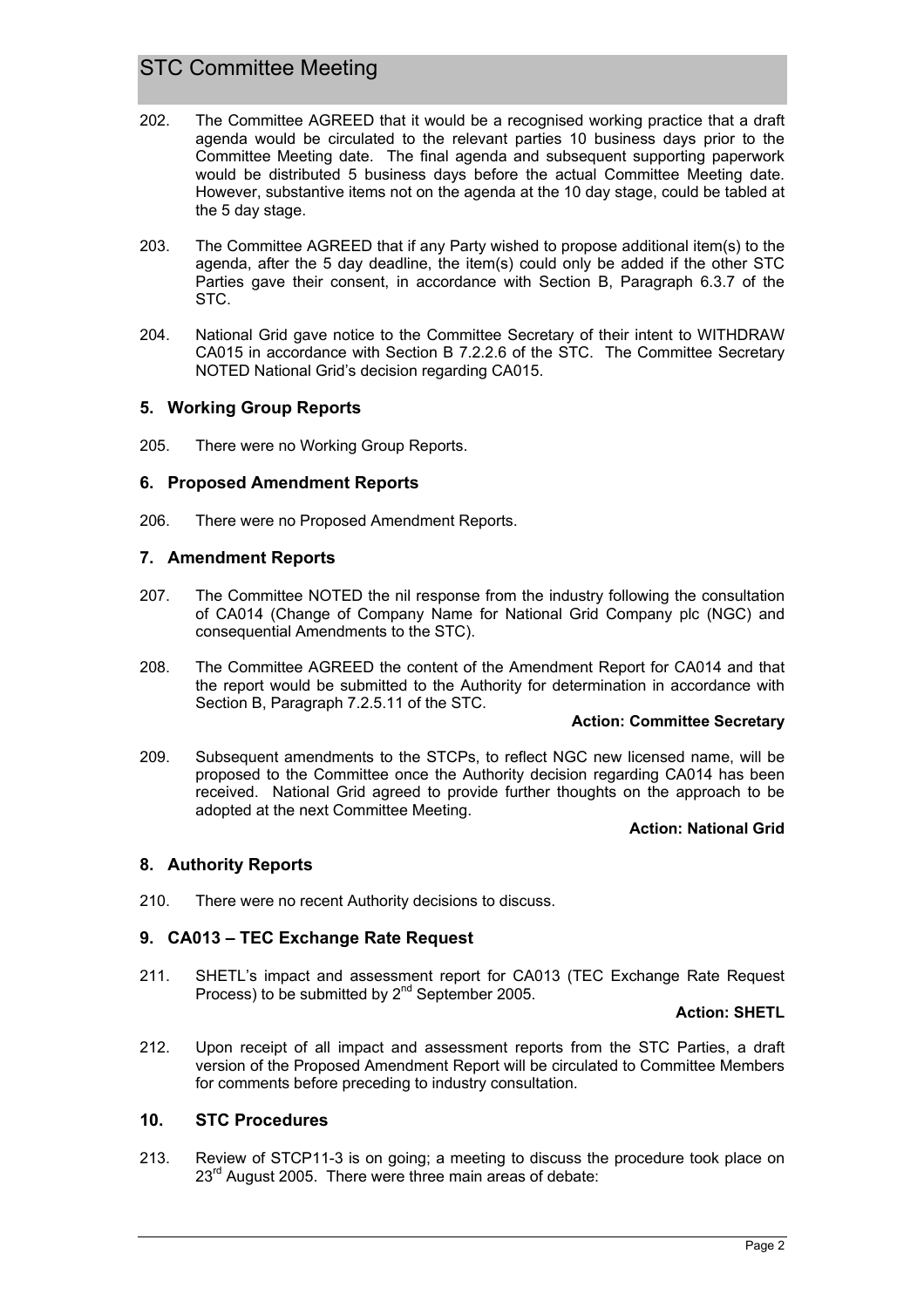- Delays to outages in the control phase because changes to outages under 11-3 have to be requested by National Grid, if there was a delay which the TO believed they should be compensated for, they would have to log it with National Grid in order for it be retrospectively requested .
- Consequential losses National Grid could not agree to be liable for any consequential losses incurred as a result of moving an outage but agreed to explore other mechanisms for allowing TOs to signal that there was a significant risk of consequential losses from moving a particular outage.
- Admin costs for rejected changes It was agreed that cost estimates supplied by TOs would in future contain two elements: the cost of moving the outage, and the admin cost of providing the estimate. National Grid would pay the second element regardless of whether of not the change was accepted. However, TOs may wait and group a number of payments for rejected outage changes onto one invoice.
- 214. It was agreed that the relevant discussion would continue at a working level between the STC Parties and that the Committee would be briefed on this issue at the September's Committee Meeting.
- 215. Draft version of STCP to be circulated to STC Party representatives for review/comment. Once agreed has been reached by STC Parties, the amended version of STCP11-3 will be presented to the STC Committee for review/approval in accordance with Section B 7.3

### **Action: SHETL/National Grid**

- 216. The Memorandum of Understanding (MoU), is due to expire on  $30<sup>th</sup>$  September, work continues on the development and agreement of STCP22-1 by the STC Parties.
- 217. The Committee NOTED that all STC Parties aspire for the formal incorporation of STCP22-1 into Schedule 2 of the STC before the expiry date. National Grid to discuss STCP22-1 progress with relevant internal people to gain assurance that this deadline remains achievable.

#### **Action: National Grid**

218. The Committee were INFORMED that all STCPs covering the linkage between outage and investment planning were to be reviewed by STC Parties. Committee to be advised on progress made at the October's Committee Meeting.

#### **Action: SPTL**

219. A review of STCP19-3 is currently being conducted by STC Parties. The main focus of the review is the Compliance Monitoring Statement which forms part of Appendix C. National Grid has been using a slightly different version of this Appendix. The Committee was informed that National Grid are working to resolve these issues and that an update on progress to date will be made at the September's Committee Meeting.

### **Action: National Grid & SPTL**

- 220. The Committee AGREED to the proposed changes to the STCP definitions as identified by the STC Parties, subject to minor amendments:
	- STCP4-4 Event. Grid Code definition to be used.
	- STCPs 8 series Operational Event. Grid Code definition to be used.
	- STCP9-2 Event & Safety Rules. Both terms to be highlighted in Key Definitions section of the STCP.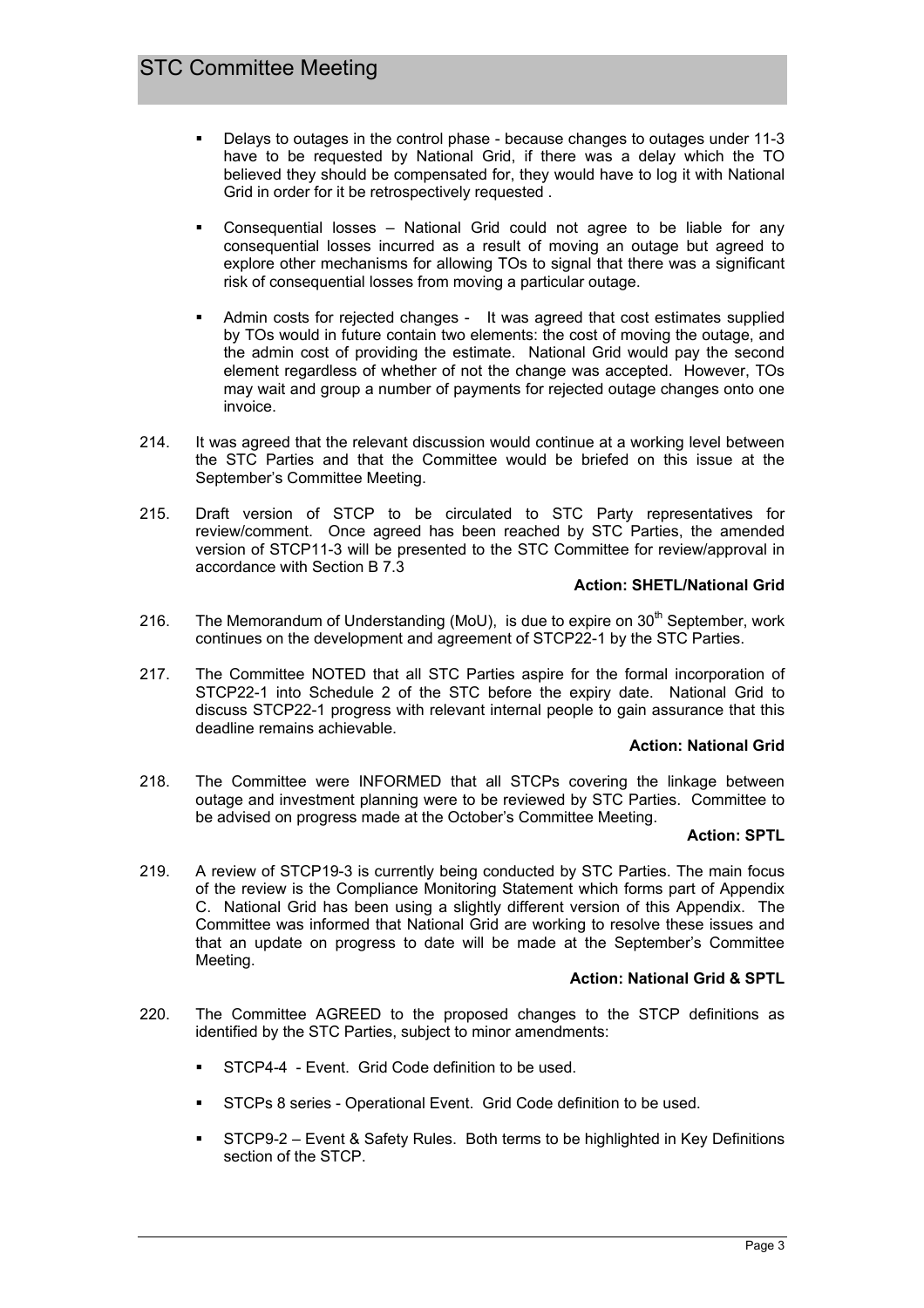- STCP16-1 Replacement Notice. Term defined within Section 2.17 of the CUSC, definition within STCP to refer to relevant CUSC section. Term to be highlighted in Key Definitions section of the STCP.
- STCP18-1 Project Listing. Usage of terms to be double checked to ensure that correct terminology is utilised within the STCP i.e. Project Listings or Project Listing Document.
- STCP18-1 Modern Equivalent Asset Valuation. Term to be highlighted in key Definitions section of the STCP. The term is described in Paragraph 2.4 of the Statement of Connection Charging Methodology.
- STCP18-1 Schedule of GB Location Codes. STCP18-1 to refer to STC22-1, where the term will be defined.
- STCP18-1 Boundary of Influence. Term defined in Schedule 3, definition within STCP to refer to relevant STC Schedule.
- STCP19-4 Operational Effect. Usage of term to be reviewed to ensure that correct definition has been allocated.
- 221. Changed marked versions of the proposed STCP changes are to be submitted by STC Parties which will be reviewed/approved at September's STC Committee Meeting. The Committee AGREED that all proposed changes to the STCPs definitions would be encompassed by a single STCP Amendment Proposal.

#### **Action: National Grid, SHETL and SPTL**

- 222. The Committee confirmed to the Authority Representative that none of the proposed changes to the STCP definitions would impact the STC.
- 223. The usage of 'Code Effective Date' in defining STC terms is to be reviewed. The Committee AGREED there was a lack of transparency regarding what version of the code the definition would be referring to.

#### **Action: National Grid**

### **11. Schedule 3**

224. At the September meeting of the JPC, group members are to discuss Schedule 3 and the related sunset clause. An update, including a timeline of actions, is to be provided at October's STC Committee Meeting. JPC to provide regular updates to the STC Committee.

#### **Action: JPC Chairperson**

### **12. Safety Standing Group**

- 225. The Committee AGREED on the Terms of Reference for the Safety Standing Group. The draft document is to be amended to reflect Committee's comments.
- 226. The Committee AGREED that National Grid would chair the standing group initially and that the role of Chairmanship would change in line with the STC Committee i.e.  $1<sup>st</sup>$  April 2006.
- 227. The revised Terms of Reference is to be circulated to STC Parties, and unless otherwise stated by a STC Party, these will become the official terms of reference for the standing group.

### **Action: National Grid, SPTL & SHETL**

### **13. Impact of Other Codes**

228. The Committee received an updated on the latest developments/topics of discussion from the other codes: